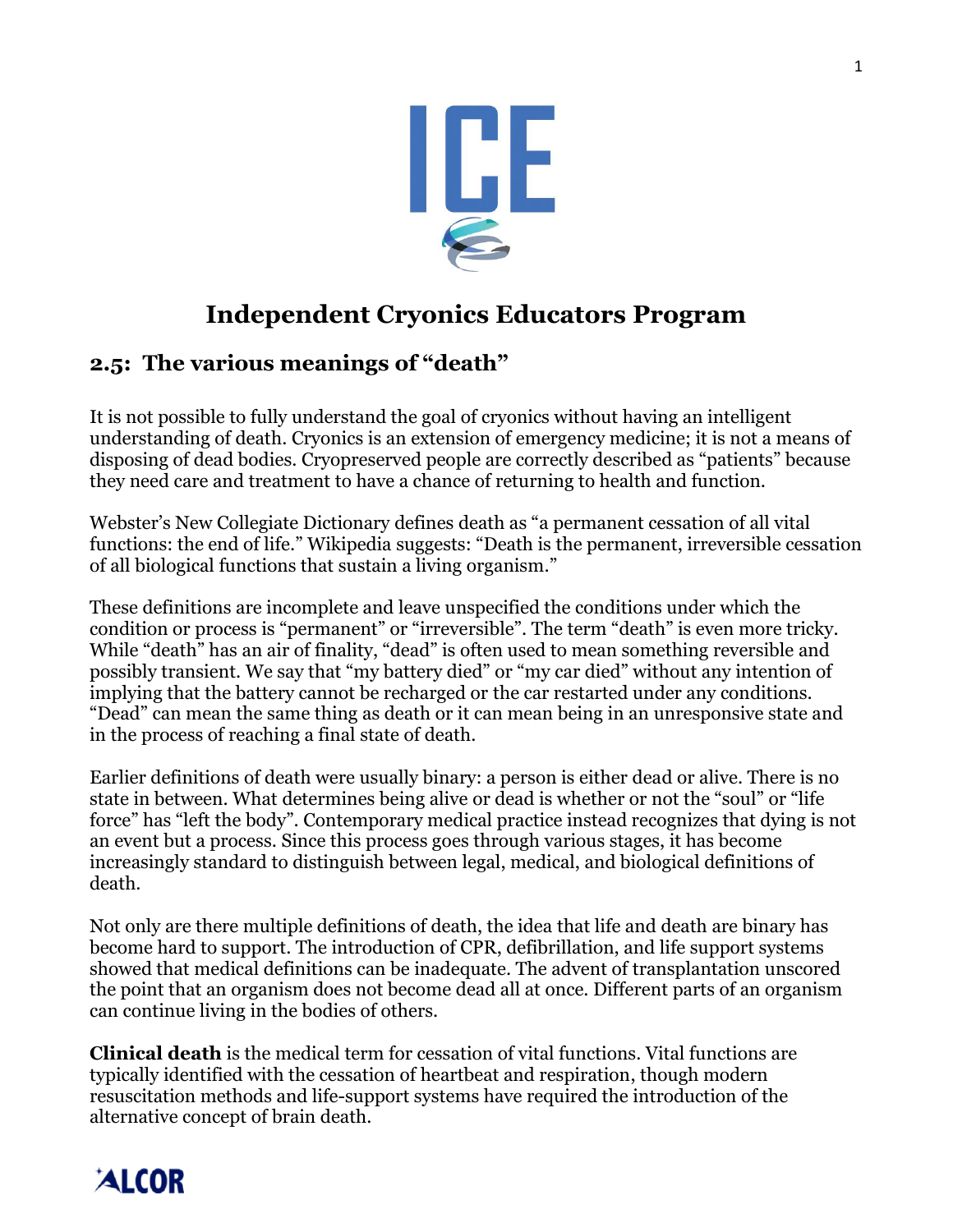**Legal death** is the determination under the law of a particular jurisdiction that a person is no longer alive. In cases where persons have been missing for a sufficiently long time (typically at least several years), they may be presumed or declared legally dead, usually by a court. In most cases, legal death is called by a medical professional. A medical declaration of legal death may be made on the basis of irreversible cessation of heartbeat (cardiopulmonary death), or death determined by irreversible cessation of functions of the brain (brain death). In the United States, each state has laws for determining these two categories of death that are modeled after the Uniform Determination of Death Act. Not all states recognize "irreversible cessation of all function of the entire brain, including the brainstem" to be death, including Arizona, Illinois, Iowa, Louisiana, North Carolina, and Texas.

We can see the problematic nature of the "irreversibility" criterion in the methods for declaring legal death. Cardiopulmonary criteria for death are met when a physician determines that efforts to restart a stopped heart during cardiac arrest are futile, or that no attempt should be made to restart a stopped heart, such as when there is a Do Not Resuscitate (DNR) order. In the latter case, irreversible is understood to mean that heartbeat and breathing cannot return on their own and *will not* be restored by medical intervention. In the latter case, it would be more accurate to substitute the term "permanent" for "irreversible". In contrast, brain death is a determination that the brain biologically *cannot* be resuscitated. More accurately, the criterion should be "cannot be resuscitated with current technology and methods".

The inadequacy of currently used conceptions and definitions of death can also be seen in Donation after Circulatory Determination of Death (DCDD). In the case of non-living organ donation candidates who aren't brain dead, death is declared after five minutes of circulatory and respiratory arrest. Advocates of the DCDD standard claim that it's reasonable to declare the donor dead due to permanent loss of circulatory and respiratory function.

However, while all functions that cease irreversibly also cease permanently, it is not true that all functions that cease permanently also cease irreversibly. Critics of this standard therefore point out that while the cessation of respiration and circulation may be permanent, it may not be irreversible at the moment death is declared. That's because if cardiopulmonary resuscitation were performed, it might succeed. Critics also argue that both the statute and biological concept of death require irreversibility, therefore the donor must be alive.

This argument need not concern us, as cryonicists, so long as it does not affect our ability to proceed with cryopreservation. The resolution of the conflict lies in acknowledging the distinction between permanence and irreversibility and in acknowledging the practical need for a criterion that allows for organ donation to proceed despite possible lack of irreversibility.

**True death**: If irreversibility is taken to be an essential component of the definition of death – not death for legal or donation purposes, but actual death – then we need to refine our understanding of when loss of critical function is truly irreversible.

So long as the law in a jurisdiction forbids us from starting cryonics procedures until after "death", we want a definition of legal death that allows us to proceed without undue delay. However, if a person is truly, irreversibly dead, there is no scientific or philosophical point in

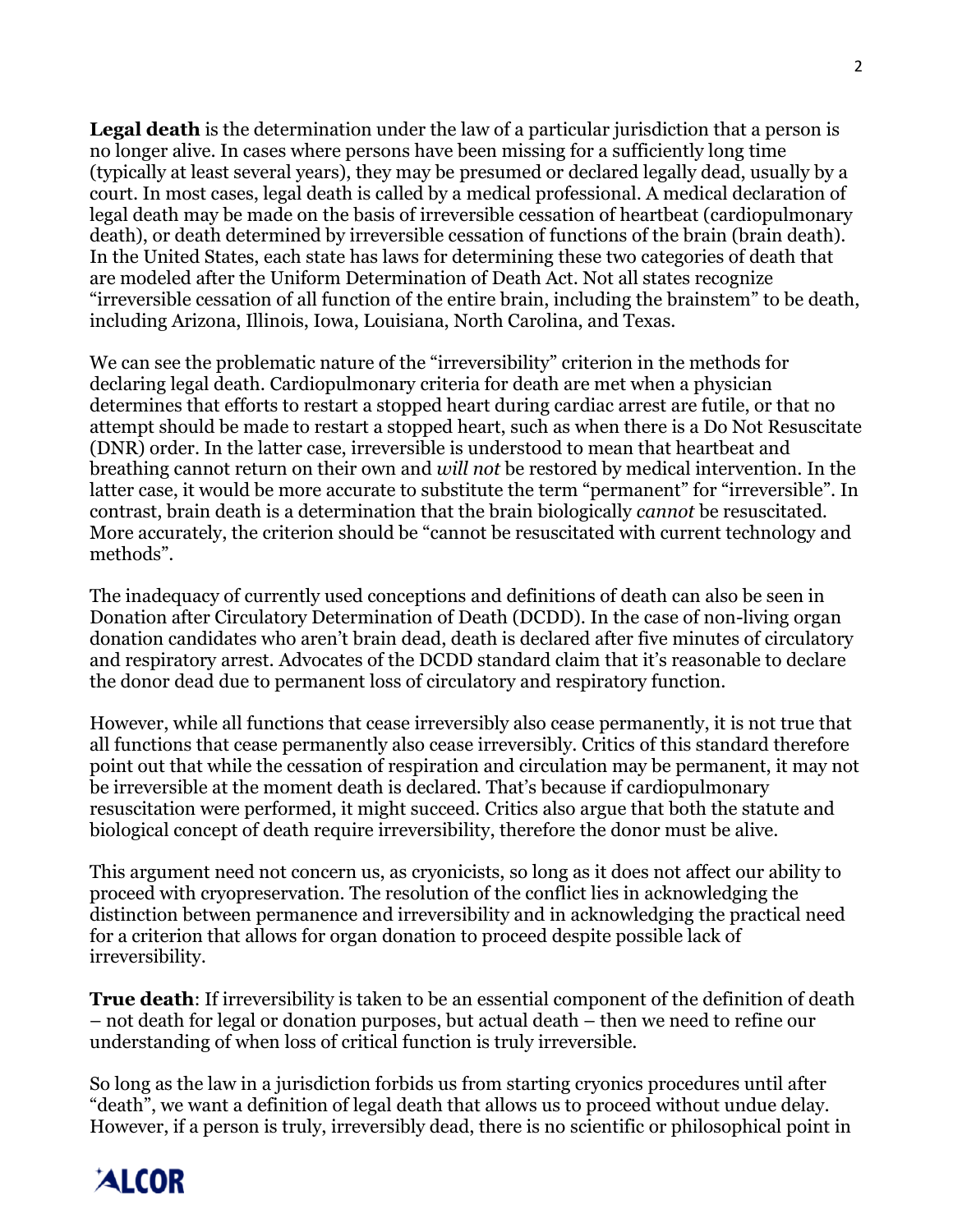proceeding. There is a *contractual* reason to proceed if that person has specified that attempts should be made regardless of the extent of damage. This is a crucial point given that we may disagree over whether a specific condition is irreversible.

After separating irreversibility from permanence, the next step in understanding real death is recognizing that what is currently reversible depends on the level of technology and expertise at any particular time. Before the second half of the twentieth century, when respiration and circulation ceased, the person was considered dead because no way was known of resuscitating them. After the advent of CPR, cessation of function became something to treat because it was now potentially reversible.

Even more drastic cases of cessation of function or lack of metabolism are now understood to be insufficient to conclude that death has occurred. Scientists observed that some organisms periodically enter and recover from states of reduced metabolism. The extremophile tardigrade (also known as the water bear) can tolerate complete arrest of its normal metabolism. At a less extreme level, reduced metabolism compatible with life can be seen in the use of general anesthesia and therapeutic hypothermic circulatory arrest. This shows that humans can be cooled to profound hypothermic temperatures (as low as +18 °C or even +9 °C in one case) with stoppage of brain electrical activity and can be recovered with no adverse neurological consequences.

**Information-theoretic death**: Given all these considerations, cryonicists favor an information-theoretic criterion of (true, final) death. This has been defined by Ralph Merkle:

"A person is dead according to the information theoretic criterion if their memories, personality, hopes, dreams, etc. have been destroyed in the information theoretic sense. That is, if the structures in the brain that encode memory and personality have been so disrupted that it is no longer possible in principle to restore them to an appropriate functional state then the person is dead. If the structures that encode memory and personality are sufficiently intact that inference of the memory and personality are feasible in principle, and therefore restoration to an appropriate functional state is likewise feasible in principle, then the person is not dead."

It should now be clear that a person can be considered legally and clinically dead and yet not be truly dead. Consider the situation where someone today is pronounced dead. If this is based on the common definition of death as "a permanent cessation of vital functions", then if a cryopreserved person is revived in the future, then there has been no permanent cessation of vital functions. Therefore, by this definition, if cryonics works and a cryopreserved person is awakened in the future that person was never dead according to the common dictionary definition of "death," even though they were *legally* dead.

The indicators use to determine death have changed over time. It used to be when breathing stopped. Then death was determined by cessation of heartbeat. In some cases, it may be cessation of brain function. The information-theoretic criteria recognizes that technological capabilities change over time. Current criteria are transient. The person is only truly dead when no means exist, even in principle, of ever restoring a person to life and function.

#### **References**